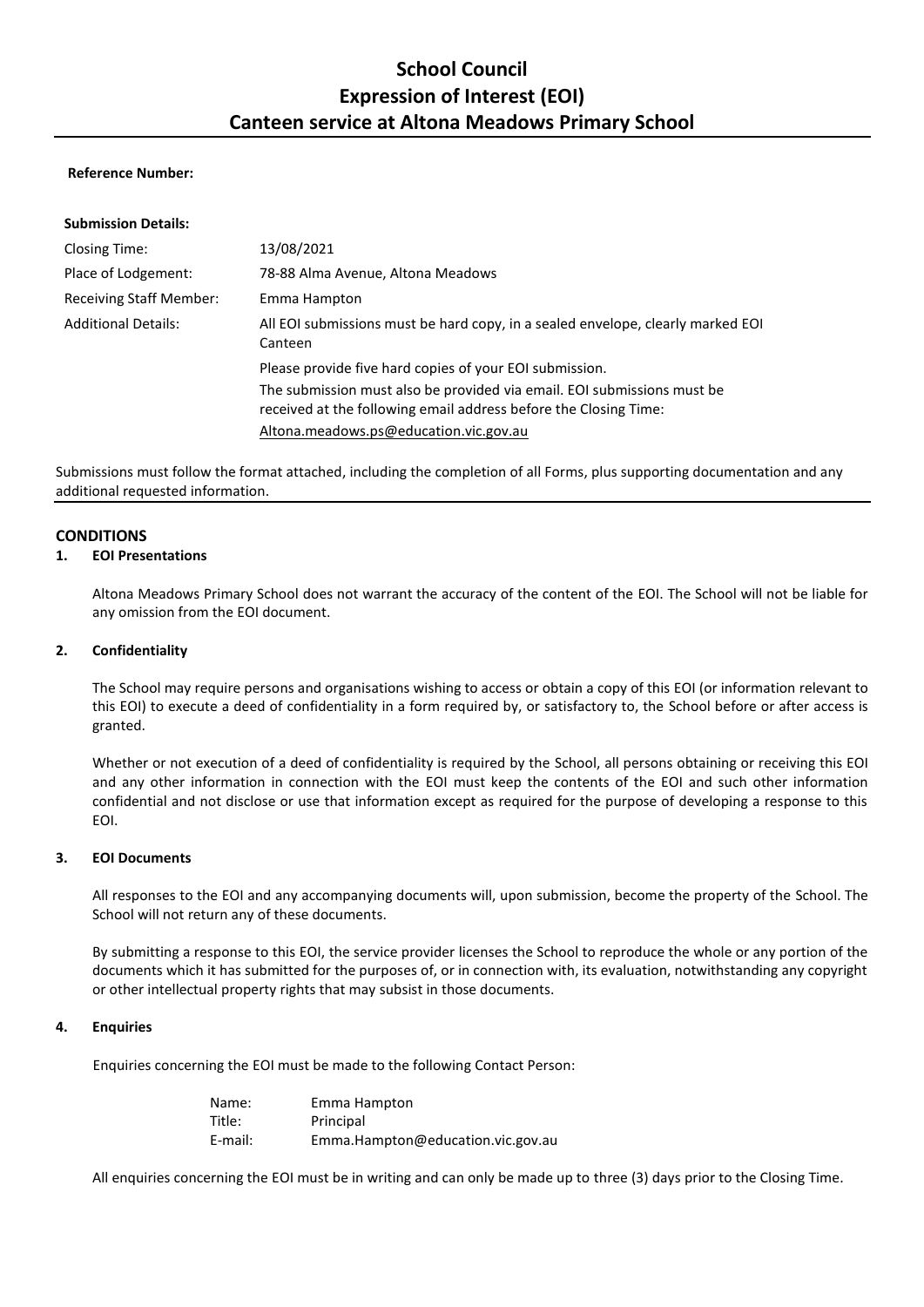The School will respond to enquiries correctly lodged in accordance with the above conditions in writing and the response from the School will be provided to all parties that have requested a copy of the EOI document.

Should a service provider contact any person other than the Contact Person nominated above (including but not limited to: any parents and School Council member or office bearer, employee, school employee, departmental officer or an employee of the current provider) in regards to this EOI, it may be disqualified from the EOI process and may be ineligible for consideration.

#### **5. Late EOI**

If an EOI is lodged after the Closing Time, it may be disqualified from the EOI process and may be ineligible for consideration unless:

- The service provider can clearly document to the satisfaction of the School that an event of exceptional circumstances caused the EOI to be lodged after the Closing Time; and
- The School is satisfied that accepting a late submission would not compromise the integrity of the process.

The determination of the School as to the actual time that the service provider's response is lodged is final. All EOIs lodged after the Closing Time will be recorded by the School. The School will inform service providers whose EOI was lodged after the Closing Time of their ineligibility for consideration.

#### **6. Incomplete EOIs**

If an EOI does not include all the information in the format required by the EOI or is incomplete in any way as determined by the School in its sole discretion, it may be rejected.

#### **7. Validity of EOIs**

An EOI will be valid for acceptance by the School for a period of 90 business days from the Closing Time. This period may be extended by mutual agreement between the parties.

#### **8. Unauthorised Communication and Improper Assistance**

Service providers are required to direct all communications through the Contact Person, unless advised otherwise by the Contact Person or the School. Unauthorised communication and/or seeking to obtain assistance of employees, agents or contractors of the School in preparation of their proposal may, in the absolute discretion of the School, lead to disqualification of an EOI submission.

#### **9. Reservation**

The School reserves the right to, in its absolute discretion, refuse to consider or accept any EOI or all EOIs. The School will not necessarily accept the lowest priced EOI nor any other EOI. The School further reserves the right to:

- a) Reject all EOIs without giving reason for the rejection; and
- b) Accept a portion or the whole of any EOI at the price or prices quoted unless the EOI states specifically to the contrary.
- c) Negotiate with one or more service providers and allow any service provider to vary its EOI.

#### **10. Preferred service provider**

Selection as a preferred service provider does not give rise to a contract (express or implied) between the preferred supplier and the School Council for the supply of Services. No legal relationship will exist between the School and the preferred supplier until such time as a binding agreement is executed by both parties.

#### **11. Conflict of Interest**

When submitting its submission, the service provider must declare any actual or potential conflicts of interest which may arise between the service provider and the School or the School and any subcontractor which the service provider proposes to engage in respect of the supply of Services.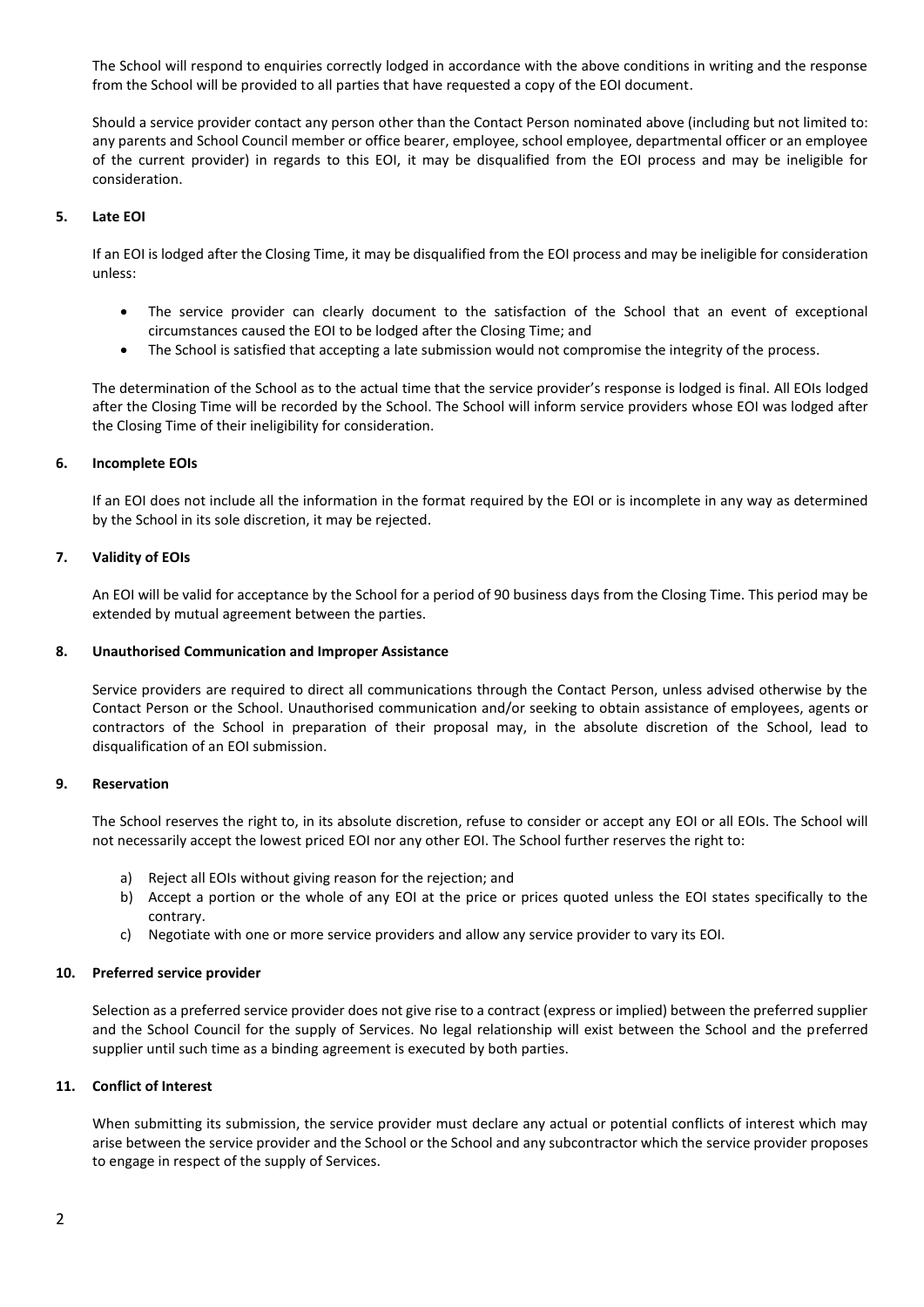# **EOI DETAILS**

#### **1. Background**

Altona Meadows Primary School is in the South Western Region of the Department of Education and Training which services a large residential area and surrounding community of inner northern metropolitan Melbourne approximately 23 km from the Melbourne CBD. The school has a current enrolment of 340 students in Prep through to year 6.

Physical features of the school include 16 classrooms. There is a hall, theatre, art room, outside basketball court.

The student population, assumed to be represented by a wide range of socio-economic backgrounds, is likely to be characterised by a reasonable percentage of families with both parents working and high socio-economic status.

The canteen service is required to cater for a significant proportion of students and staff members during both Victorian term periods with the exception of public holidays and pupil free days.

Site visit: The Principal of Altona Meadows Primary School offers prospective providers an opportunity to view the school canteen facilities up until 21ist July, 2021. Service providers are required to advise the Contact Person of their intention to attend by close of business three days prior to the requested visit. No more than two (2) attendees from the same service provider may attend the same site visit. All attendees must sign the attendance record which will be provided at each site visit.

A current internal provided canteen service exists at the school which has been the arrangement for several decades.

Facilities available for use by the successful service provider to deliver the services required include a commercial grade kitchen including multiple large units and refrigerators, commercial pie warmers, microwave, ovens and portable food preparation trolleys.

The School wishes to advise that currently the following practices occur that may impact on the numbers attending the service:

Outstanding canteen staff who know the students. Menu that is both affordable and healthy. Extensive range of foods which are suitable for our demographic. Staff menu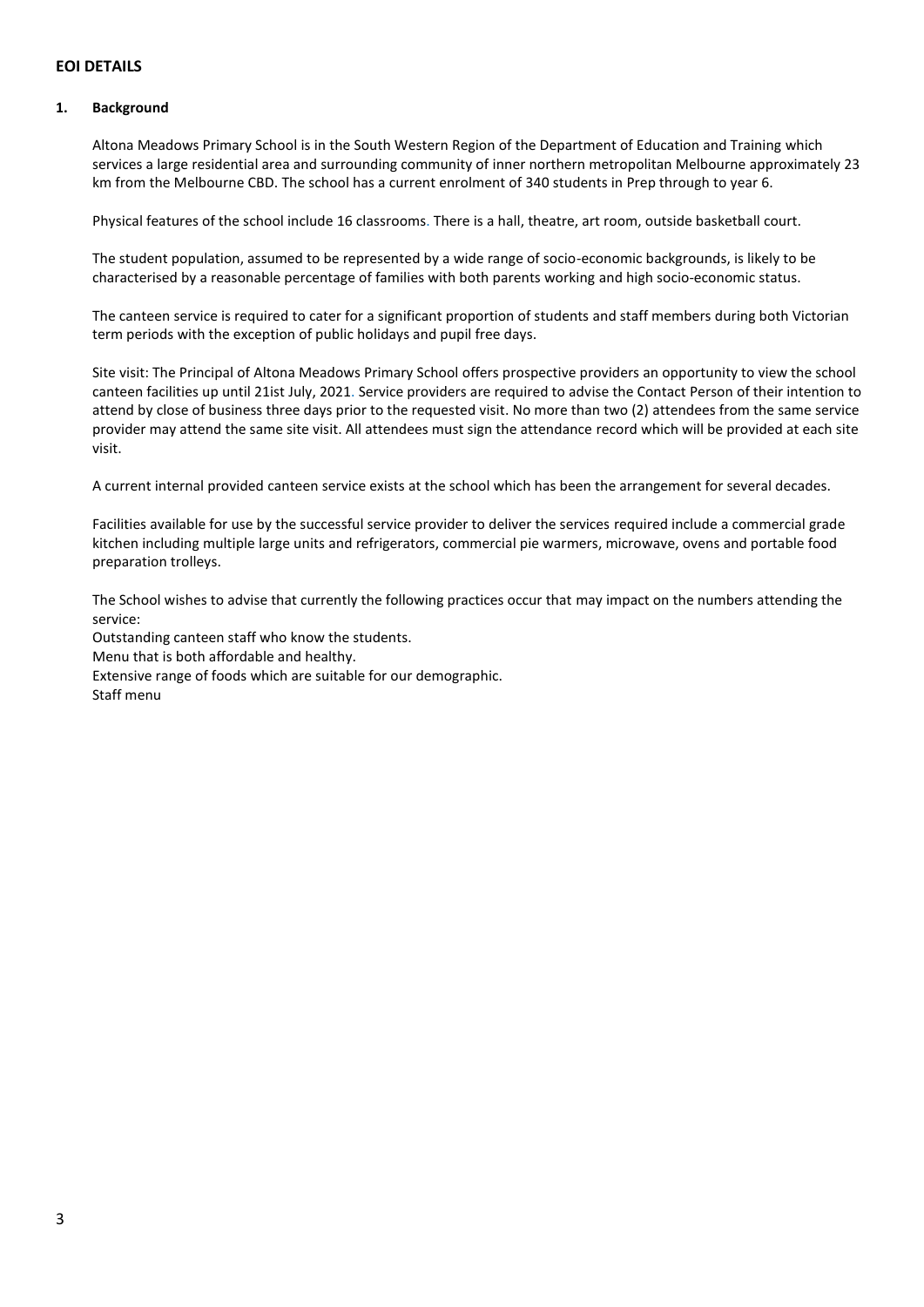### **2. Scope**

### Length of Service:

To provide a canteen service to the school community for a 2 year contract with an option for a 1 year extension.

## Required Operating Hours:

School days with the exception of pupil free days and the last week of the school year.

The provider will be allowed access to the space between 7.30am and 3.00pm to provide opportunity to set up and pack up the canteen and provide the canteen service.

## School Council statement:

The School Council wants the service provider to provide an affordable and healthy canteen service to the school community.

The School Council believe that all employees that work in the canteen service should be facilitators of positive development who provide a safe, engaging environment and nurture healthy interactions.

The School will license the following facilities:

- Toilets (M/F) for both staff and students.
- Kitchen (canteen)
- Dining area.

## Required regulatory compliance:

It is the responsibility of the selected service provider to comply with the *National Law and National Regulations* at all times. Any updates or changes to the facilities to meet these requirements will be the cost/ responsibility of the service provider.

## Child Safe Standards:

As of 2016, all early childhood services (including canteen Service Providers) and schools are required to comply with Child Safe Standards; they include seven standards designed to ensure organisations that work with children take steps to create a culture of child safety and protect children from all forms of abuse. The standards are as follows:

- Strategies to embed an organisational culture of child safety
- [A child safe policy or statement of commitment to child safety](http://www.education.vic.gov.au/about/programs/health/protect/Pages/childsafestandards.aspx#2)
- A [child safety code of conduct](http://www.education.vic.gov.au/about/programs/health/protect/Pages/childsafestandards.aspx#3)
- [Screening, supervision, training and other human resources practices that reduce the risk of child abuse](http://www.education.vic.gov.au/about/programs/health/protect/Pages/childsafestandards.aspx#4)
- Procedures for [responding to and reporting suspected child abuse](http://www.education.vic.gov.au/about/programs/health/protect/Pages/childsafestandards.aspx#5)
- Strategies to identify and reduce or remove risks of child abuse
- Strategies to promote [child participation and empowerment](http://www.education.vic.gov.au/about/programs/health/protect/Pages/childsafestandards.aspx#7)

### Capability of provider:

A person's capability to operate as a canteen service provider is of critical importance. Updates in the national law as of 2017 have been identified to address this through specifying:

- Either the approved provider, a nominated supervisor, or a person in day to day charge must be present when a service is operating
- Services will be able to have more than one nominated supervisor
- The approved provider will be responsible for ensuring the person they appoint as a nominated supervisor must be fit and proper and have suitable skills to supervise the service
- A nominated supervisor will need to consent in writing to appointment to the role
- Each nominated supervisor and person in day to day charge will have to undertake child protection training

The service provider must advise as part of the EOI submission how they have implemented, operate and comply with the Child Safe Standards.

# Food and drink:

The successful service provider will be required to provide food and drink to students as a part of the canteen service. Equipment available for the provision of food and drinks include a commercial grade kitchen which has 5 large freezer door units, 2 commercial refrigerators, one ice chest, one commercial pie warmer, one microwave, two ovens, one commercial dishwasher and three portable food preparation trolleys. Numerous utensils, pots, pan etc.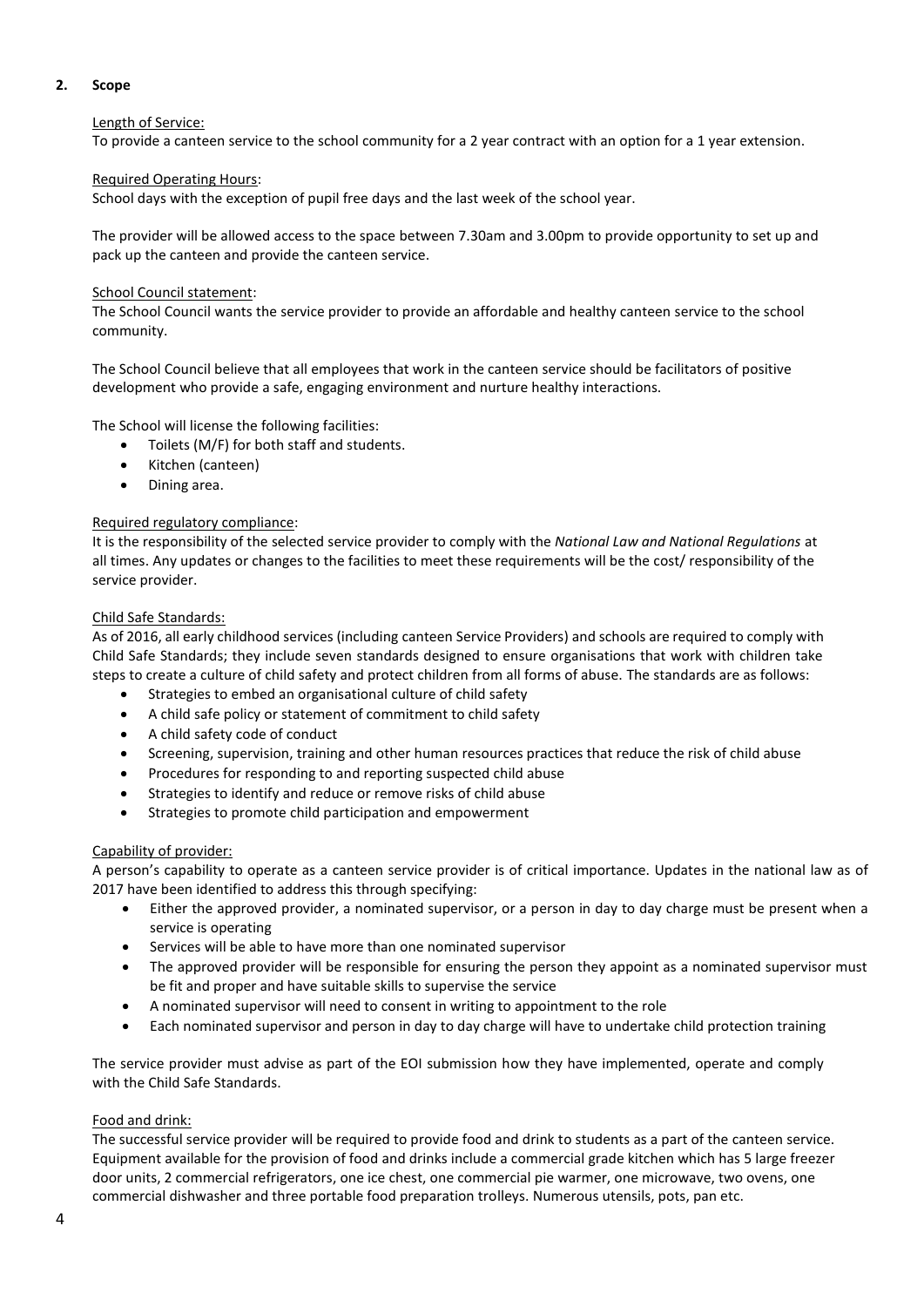Any food and drink supplied must be nutritious, in adequate quantity and take into account the child's growth and developmental needs and cultural, religious and health requirements. An accurate weekly menu must also be displayed.

### Cleaning

The service provider will be responsible for cleaning all aspects of the kitchen area, store rooms and microwaves.

### Maintenance / Repairs:

Any maintenance or repairs required, beyond reasonable wear and tear, must be prepared by the service provider. If these are not rectified in a timely way, the School Council may do so, and any costs will be invoiced direct to the service provider.

## Transition / Implementation Plan:

The successful service provider, is required to provide a transition plan, which includes but is not limited to an outline of the hand over process, appropriate handling of children details and data (if necessary), removal of the outgoing service provider's equipment and cleaning/maintenance requirements.

## Referees:

Service providers are required to nominate three (3) customers (preferably schools) to whom they currently provide similar services. The School reserves the right to also contact known customers of the service provider to seek customer feedback. Feedback will be sought in respect of, but not limited to, the service provider's performance, charges, responsiveness and complaint resolution.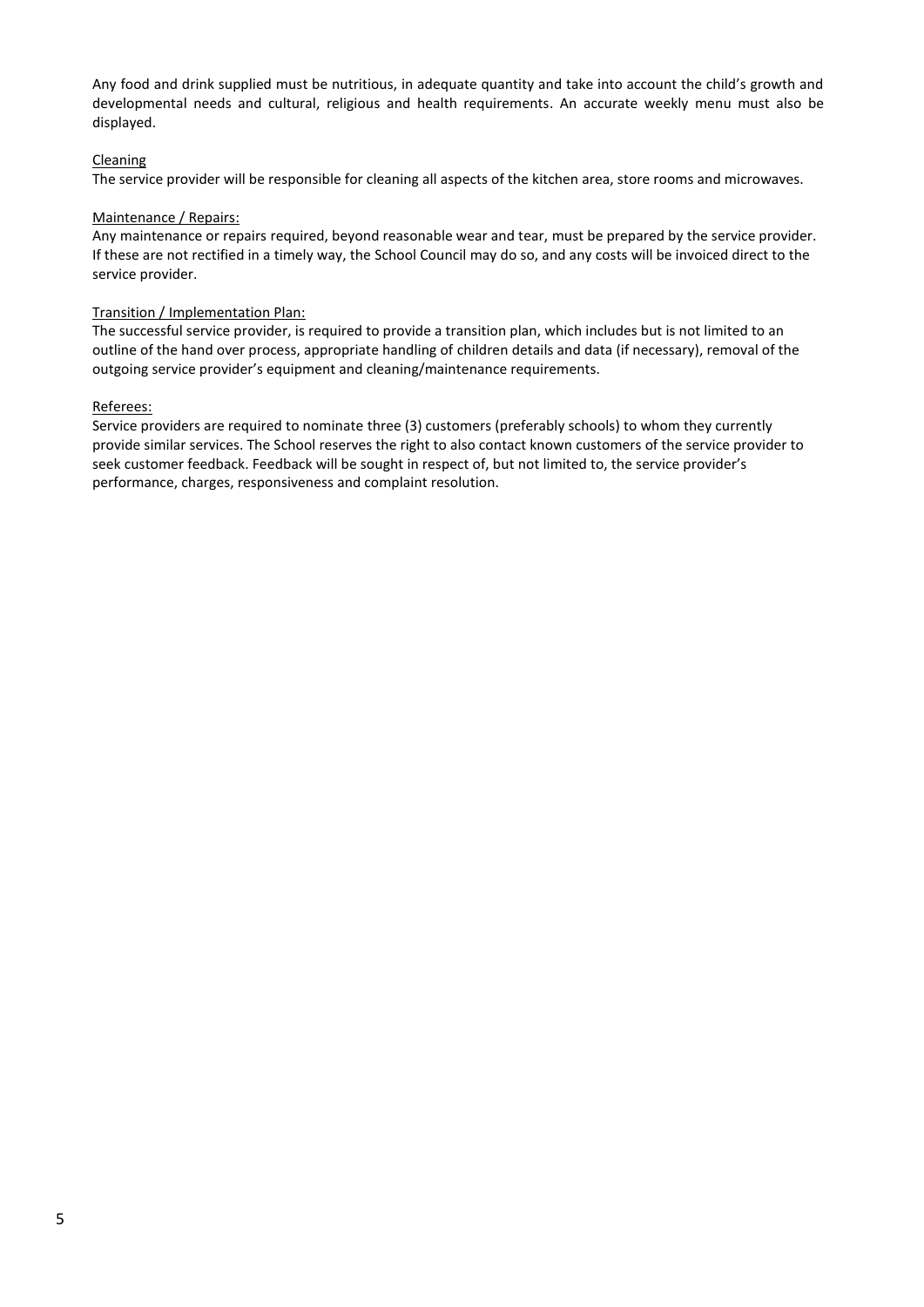## **3. Important Dates**

- School site visit date(s): As arranged with seven days' notice with final site visit date on 12<sup>th</sup> August, 2021
- EOI Closing date: 13<sup>th</sup> August, 2021
- Shortlisted service providers invited to present to School Council in September
- Preferred service provider informed of decision and beginning of contract negotiations: August
- Commencement of canteen service to the School: Term 1, 2022

# **4. Reporting and meeting requirements**

The service provider's representative is required to meet, where requested, with a nominated representative, School Council or subcommittee once per quarter to review aspects of the canteen service.

The service provider will be required to report to a nominated representative, School Council or subcommittee as follows:

Quarterly on the following items:

- Any breaches or non-compliance with Health and Food Safety requirements
- Menu changes items and costs
- Staffing
- Policy changes
- Incidents
- All complaints received, and action taken to resolve complaints and timeframe for resolution

Within 30 days of commencing, and then on an annual basis a copy of the following:

- Current Suitability Notices for all specified employees
- Copies of any new or renewed Insurances

An ad hoc basis, which would be required to be responded to within ten (10) business days:

- All complaints received and any action taken to resolve these complaints and the timeframes for resolution
- Child, parent and staff feedback

Report the following within two business days:

- Incidents, injuries or issues that have impacted in the health, safety or wellbeing of any child
- Occupational health and safety matters
- Any Formal Compliance Directive issued to the Licensee by the Regulatory Authority in connection with the canteen service
- Where the service provider has been charged with a criminal of regulatory matter, found guilt by court, cautioned, or otherwise pursued by either the Police, Local Authority or other regulatory body or subject to enforcement activity.

A report prior to the commencement of any new specified personnel detailing name, contact details and a copy of the Working with Children Check.

Upon occurrence immediately report:

- Damage to or an accident in the licensed area
- Any notice or report received in relation to the licensed area, and provide a copy of the report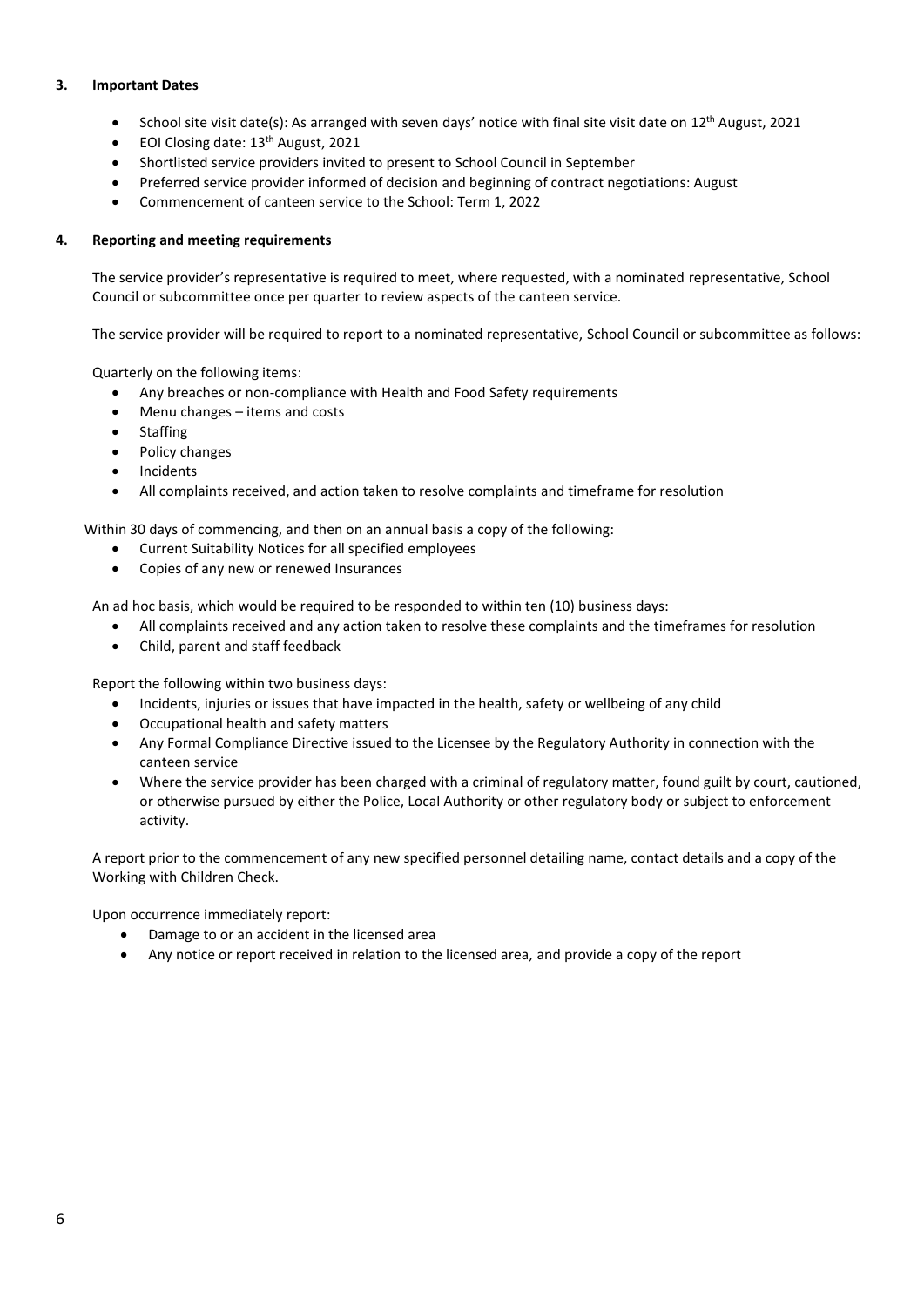| <b>KPI</b>              | <b>Performance Target</b>                                                                                                                                          |
|-------------------------|--------------------------------------------------------------------------------------------------------------------------------------------------------------------|
| User Satisfaction       | 85% of children users to respond either at or above expected satisfaction levels based<br>on a satisfaction survey, if requested by School Council.                |
| <b>Customer Service</b> | 85% of adult users to respond either at or above expected satisfaction levels. This<br>would be based on a survey devised in consultation with the School Council. |
| Reporting               | 100% of reports to School Council are delivered within the nominated timeframes.                                                                                   |

Submissions must address the service provider's provision of quality management systems and key KPIs used to track the performance of the contract.

#### **5. License Fees & Amounts Payable**

If applicable, the successful service provider will be required to pay the following License Fee:

\$1000.00 per Month

License fees will be payable monthly in advance.

License fees will be reviewed annually, prior to the anniversary of the contract.

The successful service provider will be required to pay a security deposit of \$2000.00 prior to commencement of the service.

#### **6. Insurance**

Minimum insurances the service provider are required to hold include:

## **a) Public Liability Insurance**

\$10 million per event.

# **b) Industrial Special Risks Insurance (or equivalent insurance)**

Insurance cover for the reinstatement or replacement value of the Licenced Area against the destruction of or damage to the Licenced Area and any apparatus or equipment belonging to or used by the service provider which is housed, stored, kept or used in or at the Licenced Area.

#### **c) WorkCover Insurance**

Insurance in accordance with the requirements of the *Accident Compensation Act 1985* (Vic) and the *Accident Compensation (Work Cover Insurance) Act 1993* (Vic) which provide the Associates of the service provider (including equivalent cover for volunteers) with cover against personal injury or sickness arising from provided goods or services or working in or on the Licenced Area.

# **7. Selection Criteria**

The selection criteria for rating responses received from service providers are as follows:

#### **1. Quality:**

- Demonstrated experience as an approved provider of canteen service(s). This may include evidence of overall assessment at an existing school.
- Demonstrated ability to plan, deliver and monitor a canteen service which reflects the values of a school community.
- Commitment to the appointment and retention of suitably qualified staff and their ongoing professional development.
- Demonstrated knowledge and understanding of the process to develop a Quality Improvement Plan and ensure continuous improvement.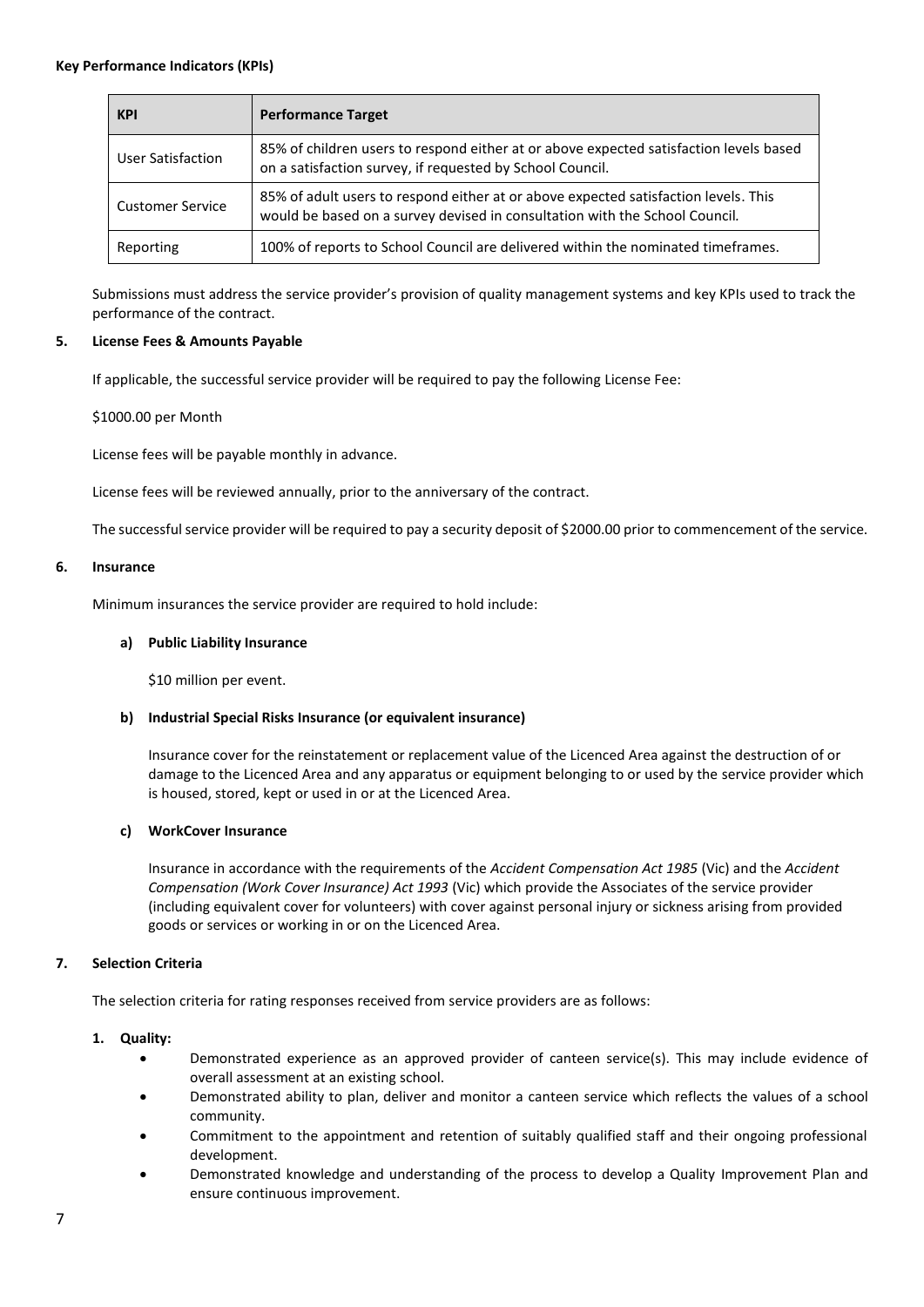## **2. Value for money:**

- A proposed itemised cost structure that offers value for money for families and encourages students to buy healthy and nutritious food.
- A transparent process for increasing the costs of any product sold.

### **3. Financial viability:**

• The provider must be financially viable and have the capacity to apply sufficient financial and other resources to a new service.

### **4. Policies and processes:**

- Demonstrated experience in engaging families in the policies and provision of a canteen service.
- Demonstrated commitment to enacting polices and processes that reflect the needs and values of a school community.
- Demonstrated understanding of compliance and regulatory requirements in operating a canteen service and commitment to Child Safe Standards.

#### **5. Information sharing:**

• Commitment to information sharing.

The above selection criteria are not presented in any particular order or ranking.

#### **8. Contract Documentation**

The successful service provider will be required to enter into an agreement with the School Council under the terms and conditions, as attached to this EOI.

Special conditions may be included subject to the agreement of the School Council.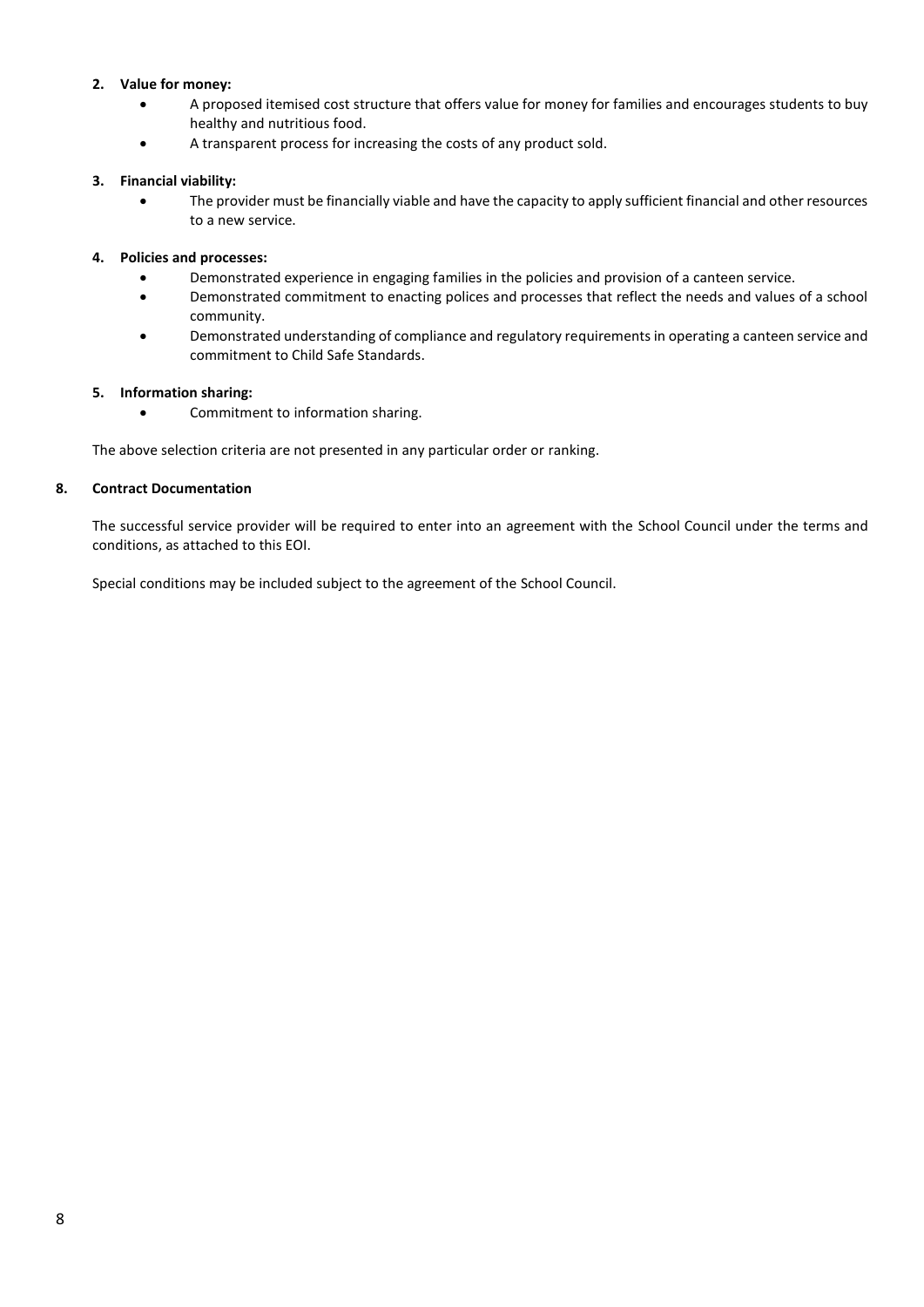# **Attached is the Expression of Interest of:**

| <b>Business / Corporation / Person:</b><br>(Businesses list all proprietors)                                                                                                |                                                                                                                                                                                                                                                                                                                       |
|-----------------------------------------------------------------------------------------------------------------------------------------------------------------------------|-----------------------------------------------------------------------------------------------------------------------------------------------------------------------------------------------------------------------------------------------------------------------------------------------------------------------|
| <b>Postal Address:</b>                                                                                                                                                      |                                                                                                                                                                                                                                                                                                                       |
| <b>Street / Physical Address:</b>                                                                                                                                           |                                                                                                                                                                                                                                                                                                                       |
| <b>Australian Business Number (ABN):</b>                                                                                                                                    | ABN:<br><b>OR</b><br>Will you be applying for an ABN?<br>$\bullet$<br>(mark appropriate box)<br>Yes<br>No                                                                                                                                                                                                             |
| Is it proposed to sub-contract any part of the<br><b>Goods and/or Services?</b>                                                                                             | (mark appropriate box)<br>Yes<br>No                                                                                                                                                                                                                                                                                   |
| If "YES", specify full name and address of each<br>sub-contractor and their relevant experience and<br>expertise in relation to the offered Goods and/or<br><b>Services</b> |                                                                                                                                                                                                                                                                                                                       |
|                                                                                                                                                                             | Not for profit<br>Medium<br>Small<br>Large<br>(mark appropriate box)                                                                                                                                                                                                                                                  |
| <b>Size</b>                                                                                                                                                                 | Note: Small to Medium Enterprises (SMEs) are defined as firms with less<br>than 200 full time equivalent employees. Under 20 full time equivalent<br>employees is defined as Small, 20-199 full time equivalent employees is<br>defined as Medium and 200 plus full time equivalent employees is defined<br>as Large. |
|                                                                                                                                                                             | <b>Disability Enterprise</b><br><b>Indigenous Business</b>                                                                                                                                                                                                                                                            |
|                                                                                                                                                                             | Not Applicable<br>Social Enterprise<br>Other:                                                                                                                                                                                                                                                                         |
| <b>Supplier Diversity Status</b>                                                                                                                                            | (mark appropriate box)                                                                                                                                                                                                                                                                                                |
|                                                                                                                                                                             | Note: Please include copies of relevant documentation to support your<br><b>Supplier Diversity Status</b>                                                                                                                                                                                                             |
| <b>Contact Name, Phone and Fax No:</b>                                                                                                                                      |                                                                                                                                                                                                                                                                                                                       |
| <b>Contact email address:</b>                                                                                                                                               |                                                                                                                                                                                                                                                                                                                       |
| <b>Authorised Signature(s):</b>                                                                                                                                             |                                                                                                                                                                                                                                                                                                                       |
| Name(s):                                                                                                                                                                    |                                                                                                                                                                                                                                                                                                                       |
| Date:                                                                                                                                                                       |                                                                                                                                                                                                                                                                                                                       |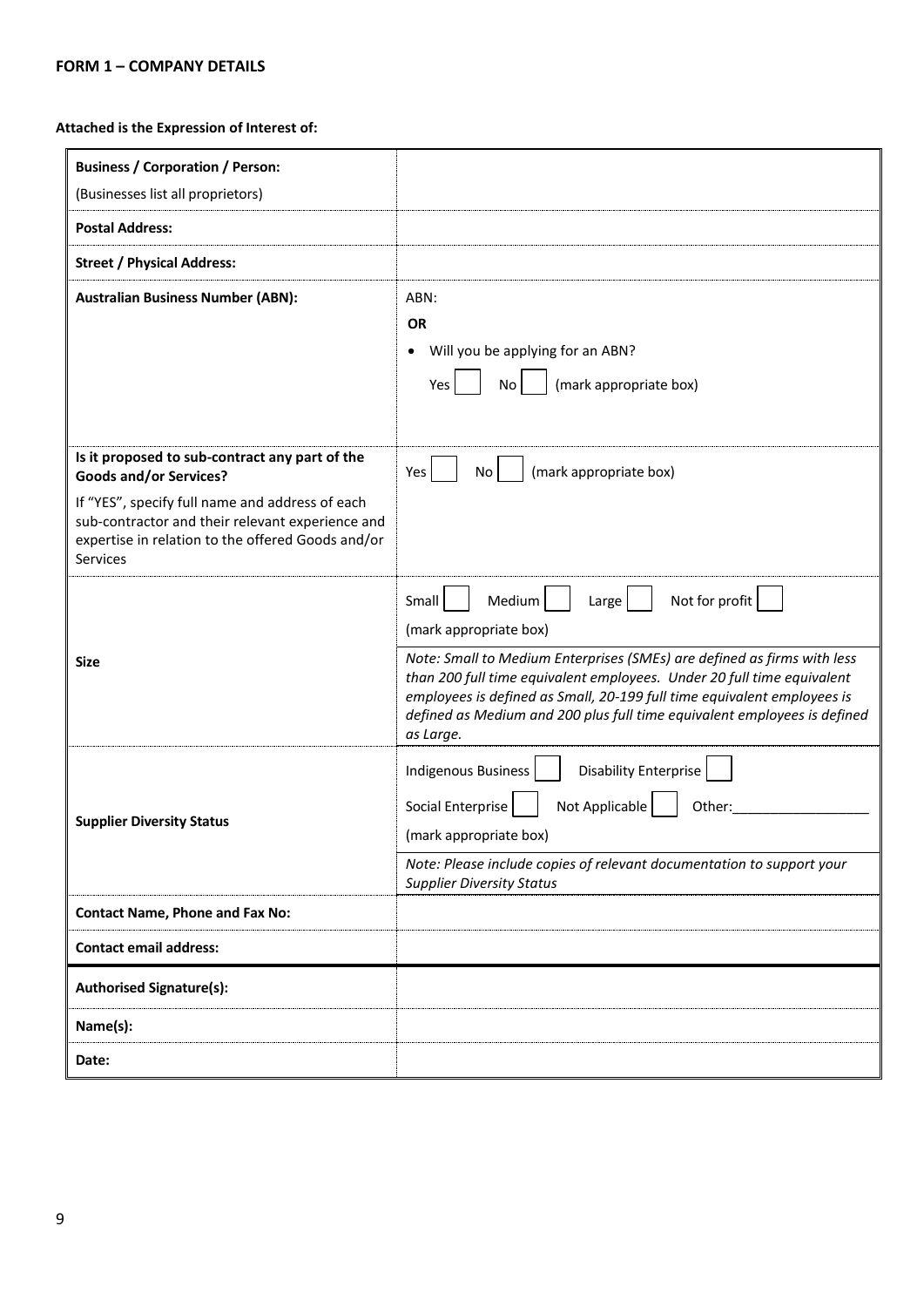# **FORM 2 – SPECIFICATION STATEMENT**

Please provide a written statement including:

- How you are best placed to meet the scope
- Details of your knowledge and previous experience in delivery of a canteen service.
- Details of your knowledge, resources and systems that will enhance the delivery of a canteen service.
- Any value added services, such as innovation, range of menu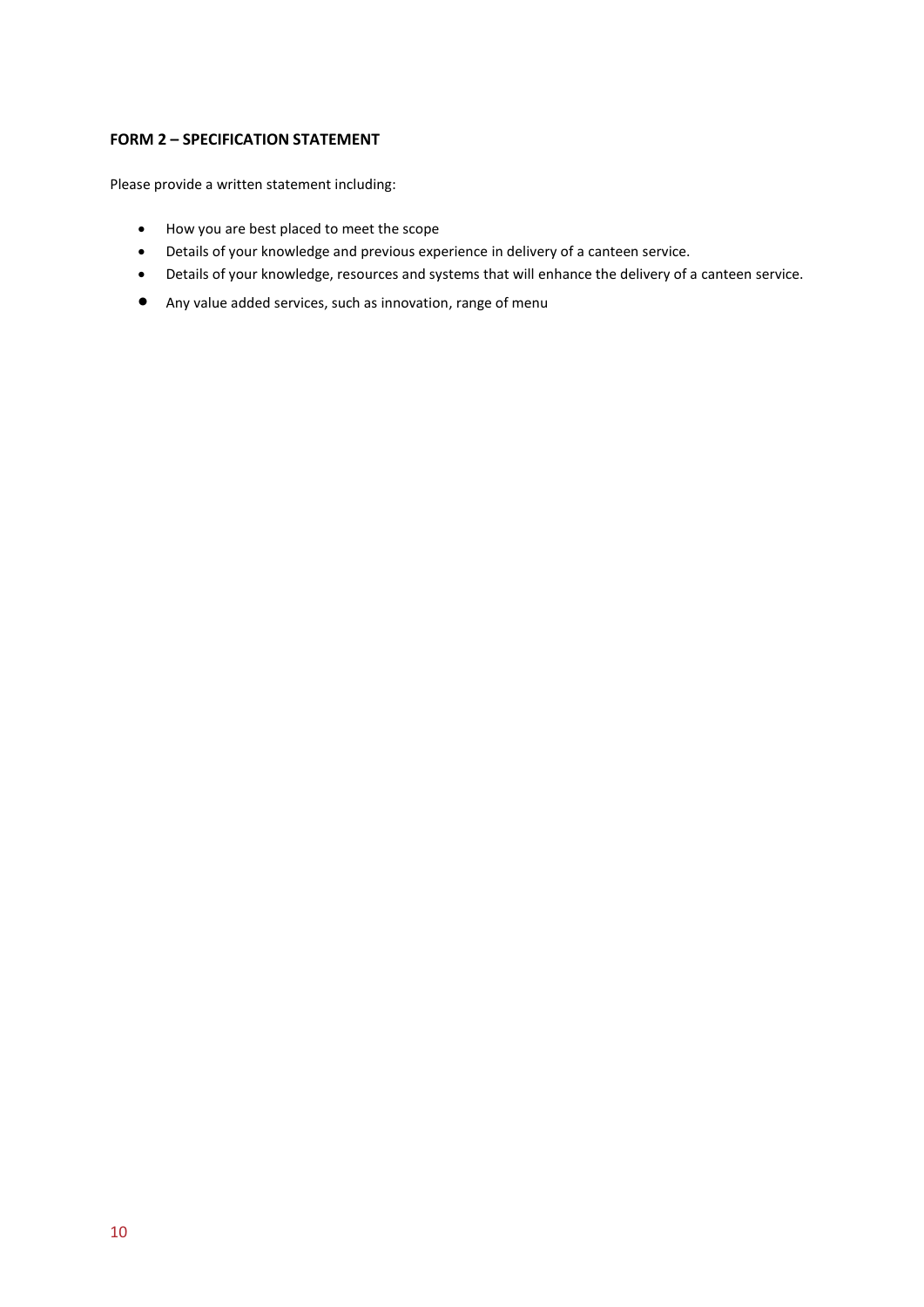# **FORM 3 – OFFER REQUIREMENTS**

| Does your organisation understand and agree to provide the canteen services during the hours of operation outlined<br>1.<br>below:                                                                                                                                                                                                         |                   |                    |  |  |  |  |
|--------------------------------------------------------------------------------------------------------------------------------------------------------------------------------------------------------------------------------------------------------------------------------------------------------------------------------------------|-------------------|--------------------|--|--|--|--|
| No<br>Yes                                                                                                                                                                                                                                                                                                                                  |                   |                    |  |  |  |  |
| Period                                                                                                                                                                                                                                                                                                                                     | <b>Start Time</b> | <b>Finish Time</b> |  |  |  |  |
| All school days with the exception of all<br>pupil free days and the final week of term<br>4.                                                                                                                                                                                                                                              | 7AM               | 3PM                |  |  |  |  |
| Hours of operation cannot be varied without agreement in writing from a nominated representative and relevant regulatory<br>approvals.                                                                                                                                                                                                     |                   |                    |  |  |  |  |
| (if alternative hours are proposed, please attach details)<br>Response:                                                                                                                                                                                                                                                                    |                   |                    |  |  |  |  |
| Does your organisation understand and agree that the proposed Commencement Date for the canteen service is<br>2.<br>Wednesday 30 <sup>th</sup> January?<br>NOTE: This date is proposed only and the exact commencement date will be agreed to by the school and any successful<br>service provider and may depend on regulatory approvals. |                   |                    |  |  |  |  |
| No<br>Yes                                                                                                                                                                                                                                                                                                                                  |                   |                    |  |  |  |  |
| Has your organisation made full disclosure of all fees and charges in the Form 6 - Pricing Schedule?<br>3.                                                                                                                                                                                                                                 |                   |                    |  |  |  |  |
| No<br>Yes                                                                                                                                                                                                                                                                                                                                  |                   |                    |  |  |  |  |
| If No Response:                                                                                                                                                                                                                                                                                                                            |                   |                    |  |  |  |  |
|                                                                                                                                                                                                                                                                                                                                            |                   |                    |  |  |  |  |
| Does your organisation currently have the financial capacity to deliver the service?<br>5.                                                                                                                                                                                                                                                 |                   |                    |  |  |  |  |
| No<br>Yes                                                                                                                                                                                                                                                                                                                                  |                   |                    |  |  |  |  |
| Please provide details of your organisation's financial capability, such as a credit check, or steps that will be taken to improve<br>the financial capability:                                                                                                                                                                            |                   |                    |  |  |  |  |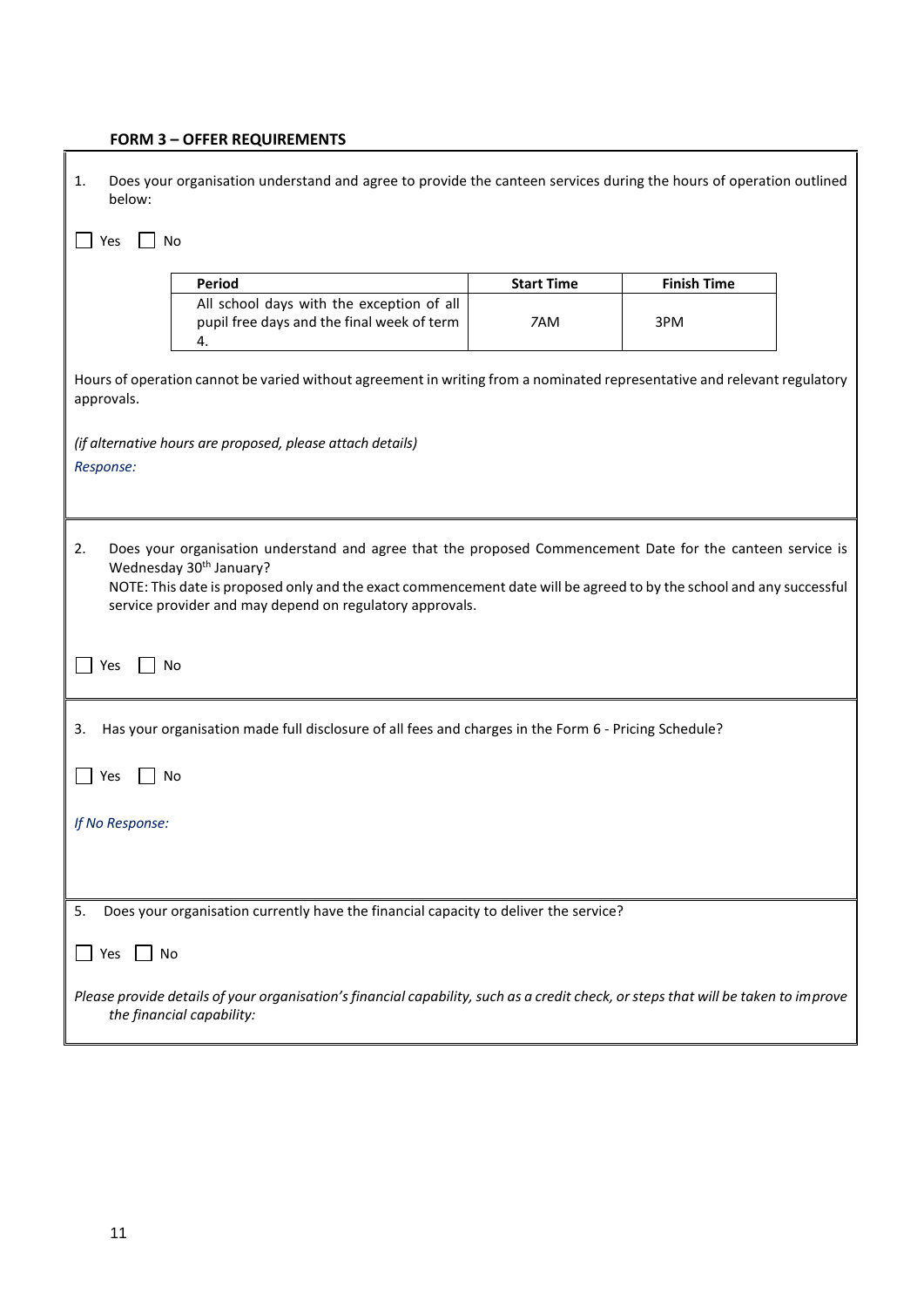# **FORM 4 – HIGH QUALITY CANTEEN SERVICE**

| 1a Please provide information on the menu that you are to offer.                                                                                                 |
|------------------------------------------------------------------------------------------------------------------------------------------------------------------|
|                                                                                                                                                                  |
| 1b. canteen service providers are to provide a sample of a routine five (5) day menu for one calendar week (Monday to<br>Friday) for both recess and lunch time. |
| 1c. Service providers are also to address their approach to the following:                                                                                       |
| • Staffing the canteen                                                                                                                                           |
| • Review/ customisation of the menu                                                                                                                              |
| • Approach to inclusion of all children with special dietary requirements                                                                                        |
|                                                                                                                                                                  |
| Response:                                                                                                                                                        |
|                                                                                                                                                                  |
| Has your organisation attached the sample menu with all items and costs to consumer?                                                                             |
|                                                                                                                                                                  |
| <b>No</b><br>Yes                                                                                                                                                 |
|                                                                                                                                                                  |
|                                                                                                                                                                  |
|                                                                                                                                                                  |
|                                                                                                                                                                  |
|                                                                                                                                                                  |
| Please identify how your organisation has implemented and compiles with the Child Safe Standards?<br>1.                                                          |
| Response:                                                                                                                                                        |
|                                                                                                                                                                  |
| Canteen service providers are required to provide details of how they will continue to strive for an improvement in<br>2.                                        |
| services. Provide a sample Quality Improvement Plan (Maximum 5 pages)                                                                                            |
|                                                                                                                                                                  |
| Response:                                                                                                                                                        |
|                                                                                                                                                                  |
|                                                                                                                                                                  |
| Provide details of all services associated with canteen service<br>3.                                                                                            |
|                                                                                                                                                                  |
|                                                                                                                                                                  |
| Response:                                                                                                                                                        |
|                                                                                                                                                                  |
| Number of Services currently operated in Victoria                                                                                                                |
|                                                                                                                                                                  |
| Number of Services that have been assessed while you were the approved canteen service provider.                                                                 |
|                                                                                                                                                                  |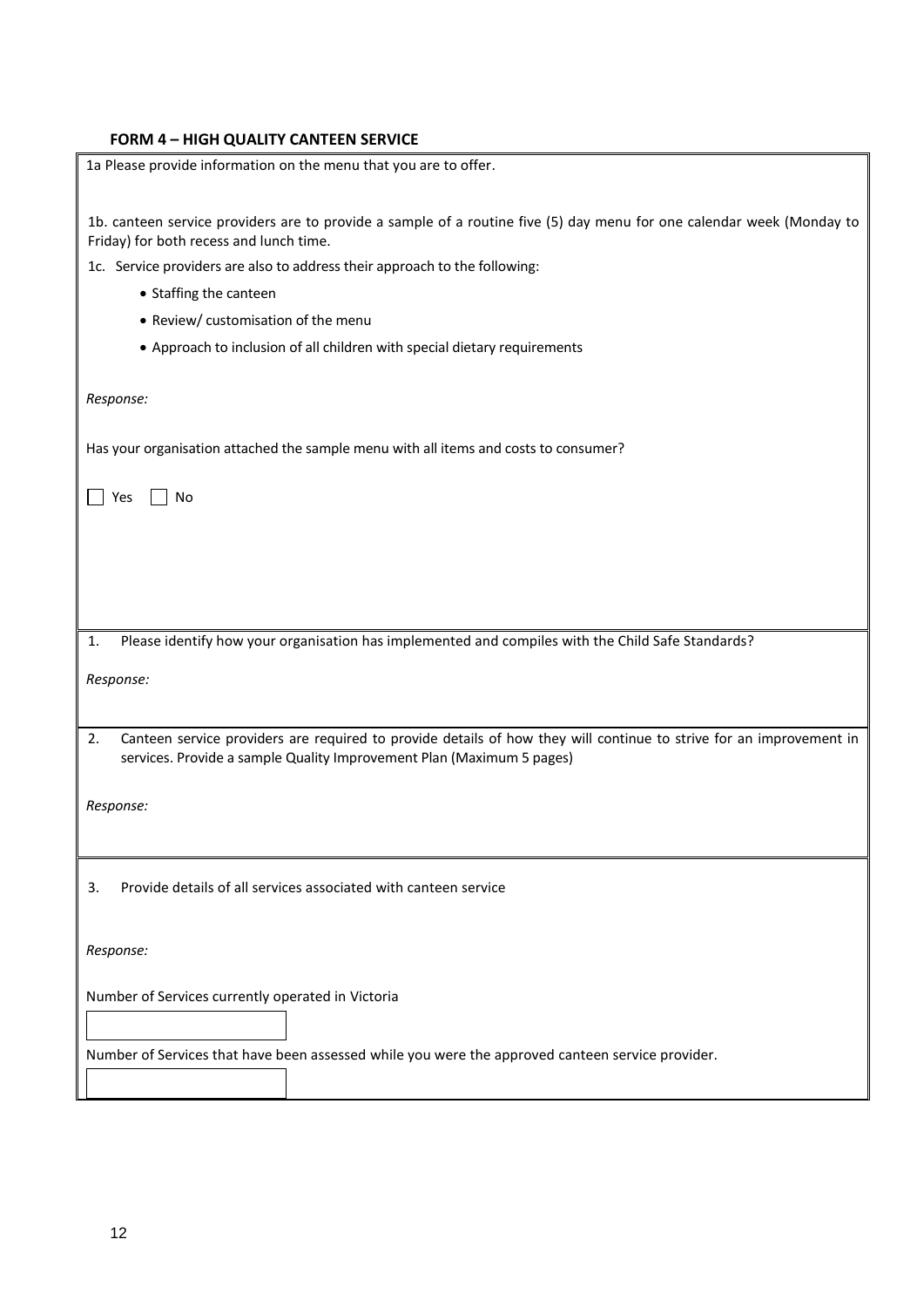# **FORM 5 – QUALITY PERSONNEL AND PROCESS**

| 1.                      | Provide details of how you will recruit the staff required for the service and timeframe involved?                                                                                                                                                                  |  |  |  |
|-------------------------|---------------------------------------------------------------------------------------------------------------------------------------------------------------------------------------------------------------------------------------------------------------------|--|--|--|
| Response:               |                                                                                                                                                                                                                                                                     |  |  |  |
|                         | Add cross-referenced attachment if required.                                                                                                                                                                                                                        |  |  |  |
| 2.                      | Provide details of your proposed team information for the delivery of the canteen service for this Site. This<br>information should include:                                                                                                                        |  |  |  |
|                         | Detail titles, roles, responsibilities, qualifications and experiences for each title listed.<br>٠                                                                                                                                                                  |  |  |  |
|                         | Identify the names of the personnel you plan to put forward and relevant qualifications (if applicable).<br>$\bullet$                                                                                                                                               |  |  |  |
|                         | Identify which roles you plan to recruit staff for.<br>٠                                                                                                                                                                                                            |  |  |  |
|                         | Outline how you intend to meet the capability requirements as outlined in the scope.                                                                                                                                                                                |  |  |  |
|                         | Any use of temp or agency staff or students from Altona Meadows Primary School                                                                                                                                                                                      |  |  |  |
| Response:<br>personnel. | 2b. Please indicate if you will provide, two weeks prior to commencement of services if selected, the names, qualifications,<br>and a photocopy of the Working with Children Check or the receipt of application and contact details for all specified<br>Yes<br>No |  |  |  |
| 3.                      | Please advise whether the nominated facilities identified in the scope provide sufficient space for you to operate a<br>service with the estimated numbers provided.                                                                                                |  |  |  |
| Response:               |                                                                                                                                                                                                                                                                     |  |  |  |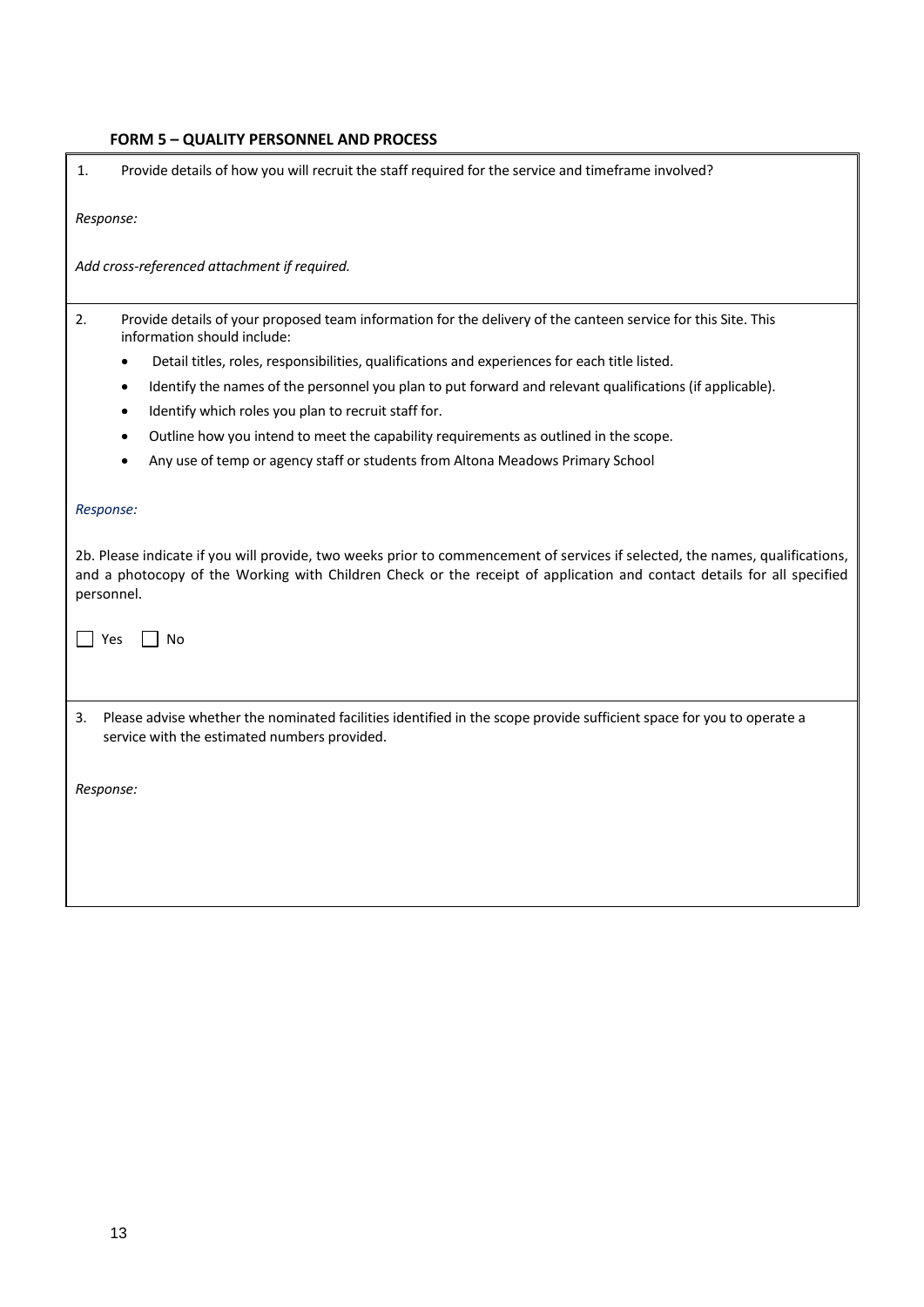# **FORM 6 – MENU PRICING SCHEDULE**

Please provide each menu item and proposed cost to consumer for each item. Please also include information on the process for setting and revising all menu items. All amounts quoted are to be exclusive of GST. The current itemised PHSC menu is attached to this document.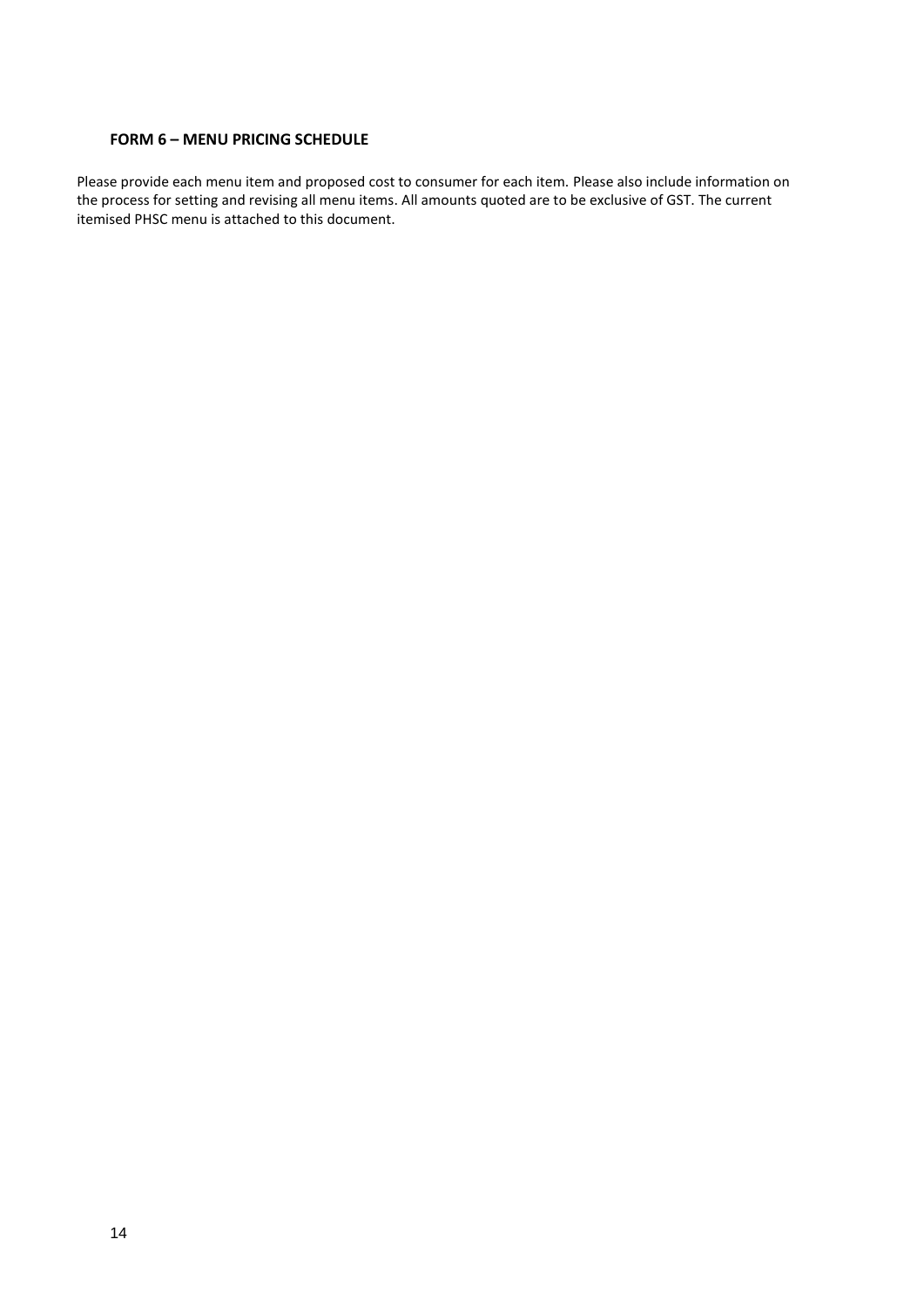# **FORM 7 – CONFLICT OF INTEREST DECLARATION**

I / We, \_\_\_\_\_\_\_\_\_\_\_\_\_\_\_\_\_\_\_\_\_\_\_\_\_\_\_\_\_\_\_(the approved provider), make the following declaration of any actual or perceived conflict of interest, including but not limited to any pecuniary or other interests in [insert school name] or any relationships our staff and office bearers have with [insert school name] management, staff and/or School Council members.

**Name (print)**

**Signed:**

**Date:**